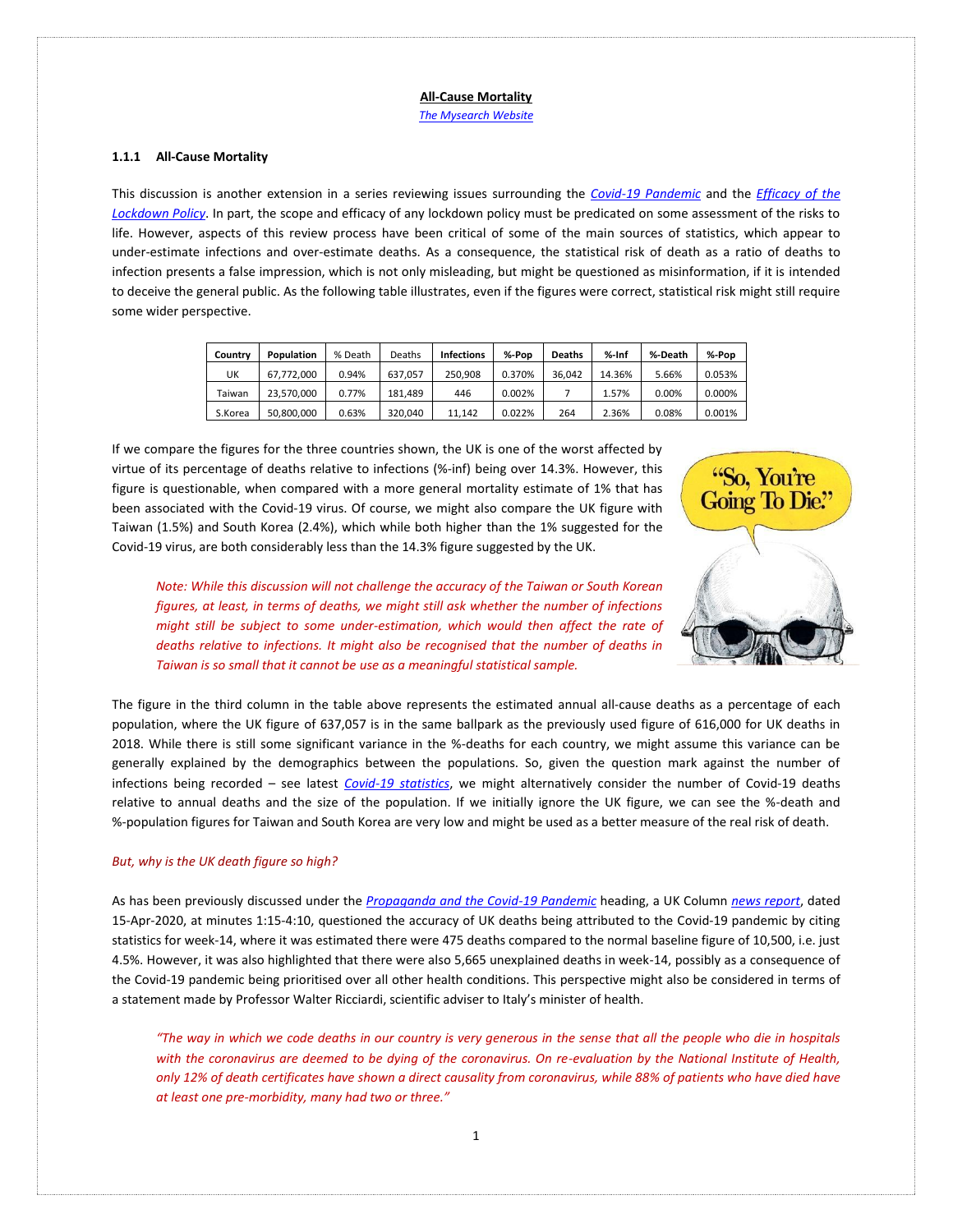### *[The Mysearch Website](http://www.mysearch.org.uk/)*

If we were to assume that UK Covid-19 deaths have also been inflated by a similar factor, as in Italy, then the percentage of deaths relative to infections, i.e. 14.3%, might actually be more compatible with South Korea, while still accepting some demographic variance. However, given this questioning of the UK figures, it is believed that some further consideration of the wider issues surrounding all-cause mortality is necessary.

*Note: Let us start with a hypothetical example. A fragile 85-year old man is walking along, when a strong gust of wind causes him to fall, such that he sustains a serious head injury. As a consequence, he is taken to hospital for what is perceived to be a life-threatening injury, where unfortunately he is exposed to an influenza virus. Due to his poor general health, the shock of the head injury and a virus infection, his weaken immune system succumbs to pneumonia, where respiratory complications lead to his subsequent death. So, the question raised by this hypothetical example is what was the cause of death?*

While it might be suggested that this sequence of potential causal events was triggered by the gust of wind, we might reasonably assume that this would not be listed as the cause of death. Equally, it is unlikely that the serious head injury would be cited as the cause of death, nor the exposure to the influenza virus. For prior to the Covid-19 pandemic, there was no mandated requirement to list influenza as a contributory cause of death, even assuming that the presence of this viral infection was known, such that it would probably be recorded as a case of pneumonia. As such, this death would have been recorded as one of the 637,057 (0.94%) all-cause mortalities in the UK.

### *How might this change in light of the Covid-19 pandemic?*

Let us assume the same hypothetical example with the exception that the old man was exposed to the Covid-19 virus, not an influenza virus. Under the current requirements, the presence of the Covid-19 virus, tested or simply suspected, would have been recorded on the death certificate and possibly used by UK statistics as a Covid-19 death. If so, we possibly need to better understand some statistics surrounding *[all-cause mortality](https://en.wikipedia.org/wiki/Mortality_rate)*, which we shall discuss in the general context of UK figures. Below, are two general graphs, where on the left, we see the profile of the UK population by age along with the percentage of deaths associated with each age group. On the right is a very limited breakdown of the causes of death in the UK.



From the perspective of total deaths, 27% of all deaths are associated with people in the top 95-year old group, although the chart left highlights that these deaths represent a much higher percentage (45%) of that population as their numbers are understandably much lower than other age groups. In terms of UK statistics, the 95-year age group would account for about 172,005 of the 637,057 (0.94%) all-cause mortalities. However, the bigger issue around the assessment of risk associated with the two charts above is why the mainstream media and the government only appear to be interested in presenting the large number of accumulating deaths being attributed to the Covid-19 virus along with the number of daily deaths as an unprecedented crisis requiring unprecedented action, i.e. lockdown.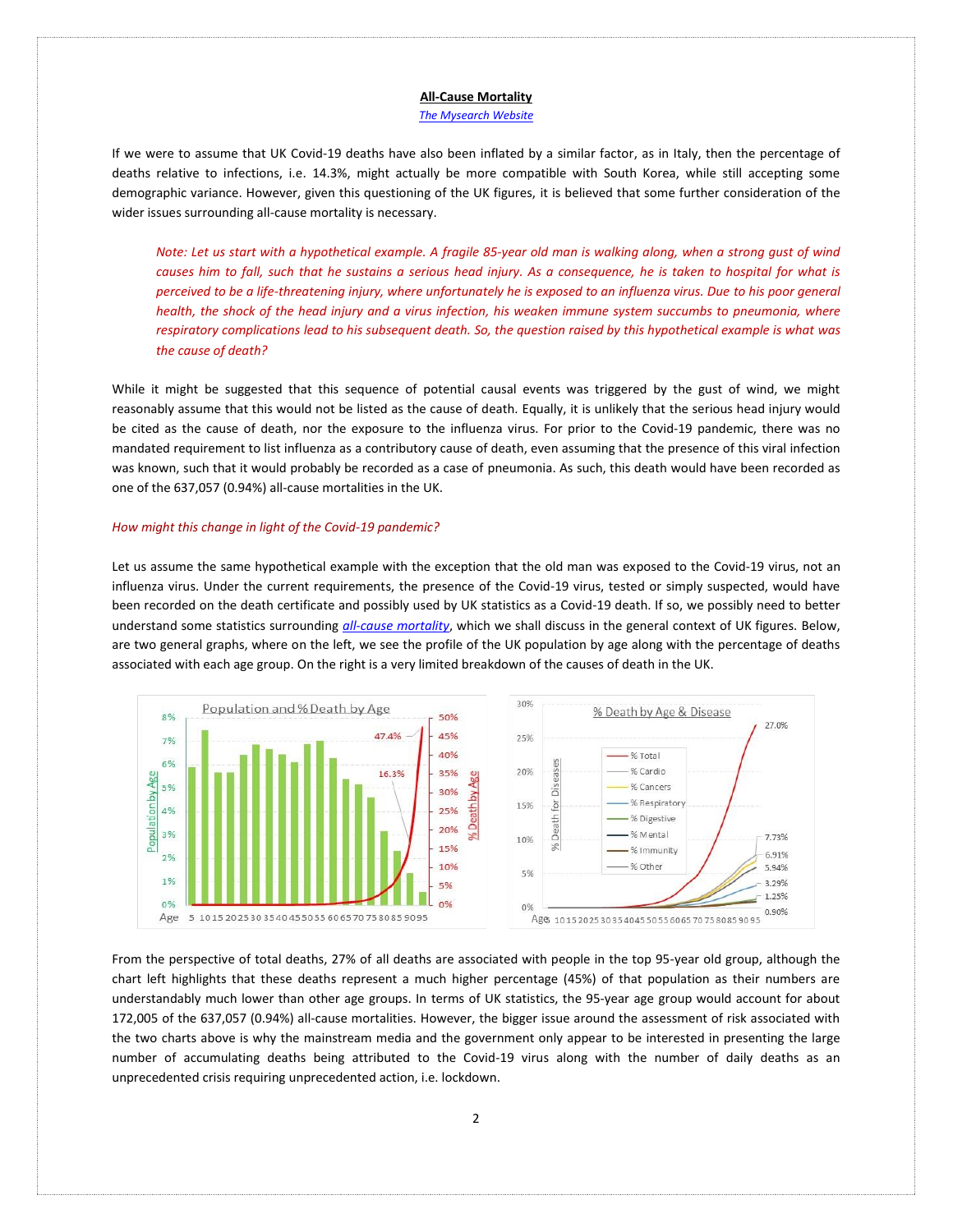#### *[The Mysearch Website](http://www.mysearch.org.uk/)*

*Note: As of 22-May-2020, the total number of UK deaths attributed to the Covid-19 pandemic was 36,042, while the seemingly unprecedented daily death rate has fallen from a reported peak of over 1000 in mid-April 2020 to about 290. However, what is rarely, if ever, mentioned is that UK annual rate of death (637,057), as shown in the initial table, equates to a daily death rate of 1,745, where 1,361 (78%) are related to medical conditions. As such, the media appears more intent on highlighting the 290 daily Covid-19 deaths, while ignoring the much larger 1,361 daily deaths associated with all-cause mortality, where many might also have been avoided with more appropriate medical advice.* 

# *So, might we attempt to put the risk of death from the Covid-19 virus into some better perspective?*

The risk of all-cause mortality equates to 637,057 annual deaths, which is 0.94% of the UK 67 million population, as shown in the chart left on a logarithmic scale. Of course, as highlighted by the blue curve, this risk increases with age, which should be no real surprise to anybody, where a very basic breakdown of the cause of death is shown right.



Without reference to any Covid-19 deaths at this stage, the percentage of deaths under all ages below 50 is less than 1%, which means that 99% of the 637,057 annual deaths have to be associated with the age groups above 50. In fact, the percentage of annual deaths is still above 90% if we only consider the age groups above 70. Again, the fact that the risk of death increases disproportionately with age should not come as a surprise to anybody.

# *But what about the specific risk of death from the Covid-19 pandemic?*

Let us proceed on a speculative assumption that the UK Covid-19 deaths fit the same age distribution as the annual UK deaths, as shown below left. Today, 22-May-2020, the current UK Covid-19 deaths are reported to be 36,042, such that we might also speculate on an upper limit of UK Covid-19 deaths for the whole of 2020 to be 50,000. However, given the questioning of the accuracy of the current Covid-19 deaths, we might also consider a more conservative figure of 25,000 deaths, such that we can see the upper and lower projections against age, as per the chart right.

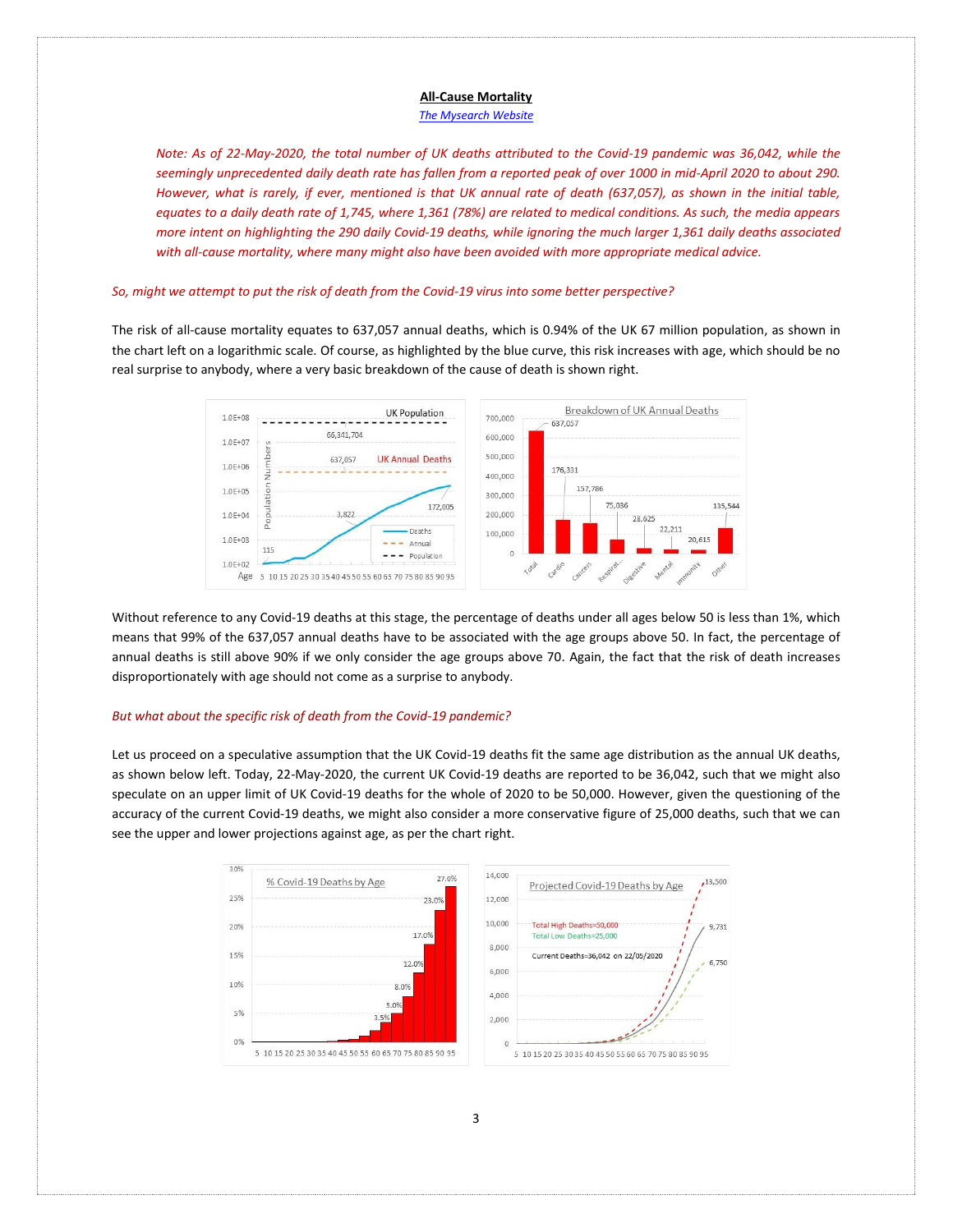#### *[The Mysearch Website](http://www.mysearch.org.uk/)*

*Note: What we might realise from the previous charts is that even the higher Covid-19 projection of 50,000 deaths would only represent 7.85% of the annual number of deaths, i.e. 637,057, while the lower projection of 25,000 would only represent 3.93%.*

The following charts have been sourced from the *[EuroMomo website](https://www.euromomo.eu/graphs-and-maps)*, which monitors mortality in 24 European countries. As such, the vertical scale of weekly deaths is an estimate of a population of some 400+ million people. Therefore, we might attempt a general correlation of the figures in the charts below with the UK all-case mortality figures by assuming an average figure of 50,000 deaths per week or 2.6 million all-cause deaths per year for the combined European countries. As such, the figure of 2.6 million might be compared with the UK all-cause mortality figure of 637,057 per year, as used in this discussion, on this basis the UK numbers would approximate to about 20% of the figures shown in the following charts.



First, some clarification of the composite charts shown. The top shaded grey region provides a more direct comparison of all-cause mortality for '*all-ages'* against the *'15-64 age'* group on the same vertical scale. However, as per the EuroMomo website, the details of the *'15-64 age*' group is enlarged in the inset at the bottom of the chart. Based on the *'normal range'* average, the charts suggest that the average weekly deaths for the '*all age'* group to be in the region of 50,000 per week compared to only 7,800 for the *'15-64 age'* group. While these figures are higher than the UK estimates in this discussion, these estimates were only intended as approximations of the overall increase in all-cause mortality with age.

*Note: Broadly, the 'all-age' charts suggest a variation of 20,000 in the weekly deaths between the summer and winter months, which we might attribute to degrees of vitamin-D deficiency, although this is only a speculative assumption at this stage – see video '*[Vitamin D and Human Health](https://www.youtube.com/watch?v=72SiVOMjHJI)*' for more details. These charts also suggest a variation of 10,000 in the peak weekly deaths in the years 2017 to 2020, which may be attributable to various viral infections, e.g. influenza, which are also known to be seasonal.* 

The 2020 spike in the weekly all-cause deaths suggests an increase from about 70,000 to 85,000 (20%) for the *'all-age'* group and an increase from 9,000 to 10,000 (11%) for the *'15-65 age'* group, which we might assume has been caused by the Covid-19 pandemic. As such, we might assume that these percentages reflect the increase in all-cause mortality in 2020 resulting from the pandemic. However, it is difficult to correlate a 20% increase in all-cause mortality with the UK figure of 637,057, as used in this discussion, for it would suggest an increase of 127,411 deaths in 2020 directly attributable to the Covid-19 virus. As previously discussed, the projected increase in the UK all-cause mortality has been estimated to be in the range of 25,000 (3.9%) and 50,000 (7.8%), where 90% of these deaths would be in the +70 age groups. We might also consider whether some percentage of these additional all-cause mortality deaths in the +70 age groups were people that already had multiple health conditions and a weaken immune system. If so, it is possible the Covid-19 virus might be analogous to the '*gust of wind'* in the earlier hypothetical example and that any additional deaths may be reflected in lower all-cause mortality figures next year.